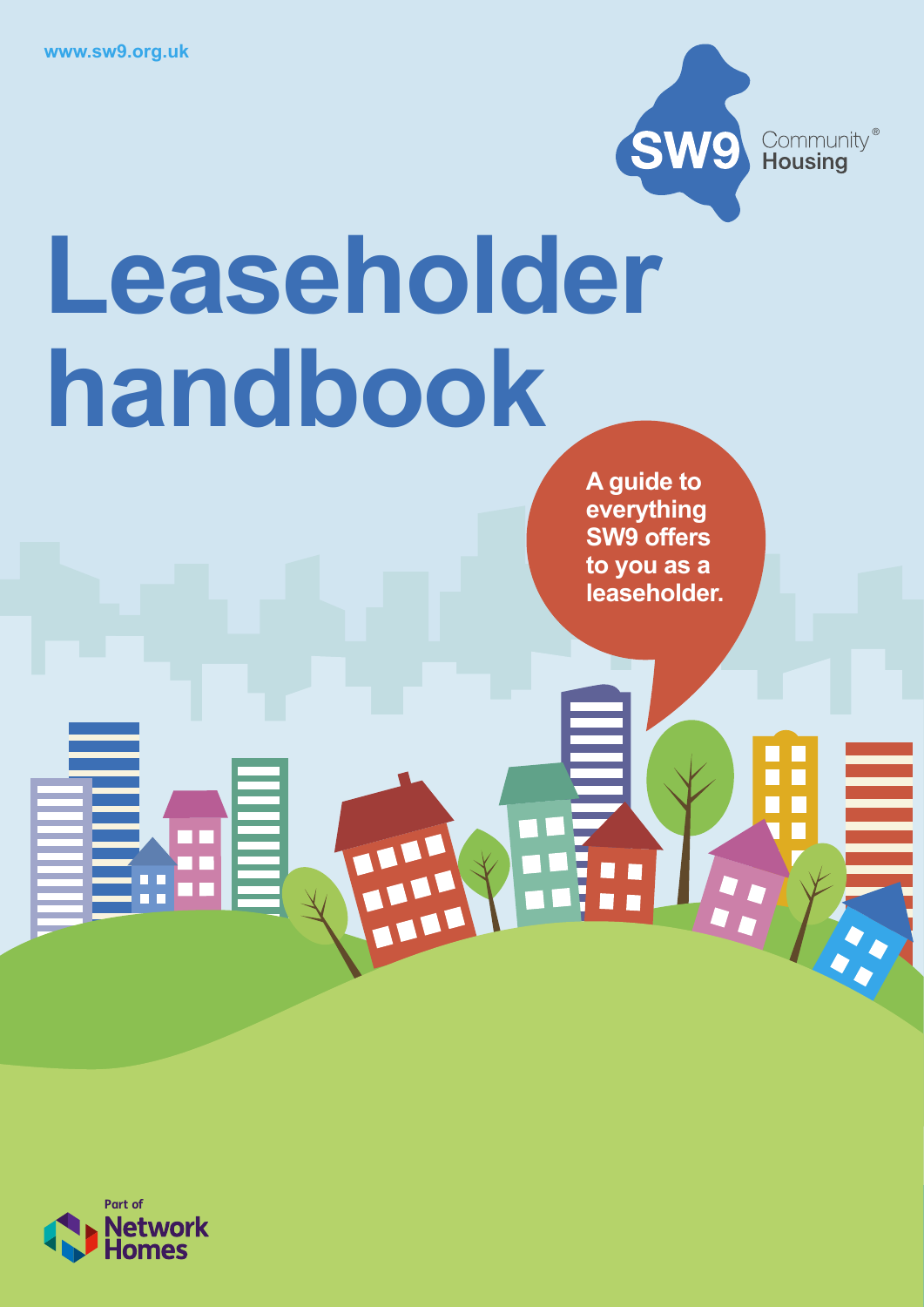| <b>Welcome</b>                  | 3  |
|---------------------------------|----|
| <b>About us</b>                 | 4  |
| <b>Explaining your Lease</b>    | 6  |
| <b>Your wellbeing</b>           | 10 |
| The SW9 repairs and             |    |
| maintenance service             | 16 |
| Service charges and ground rent | 19 |
| <b>Newly built homes</b>        | 23 |
| In the long term                | 26 |
| <b>Getting involved</b>         | 31 |
| <b>Contact us</b>               | 32 |



## **Contents**







## **Welcome**





**Welcome to your new SW9 home.** SW9 is a special place where I hope you will enjoy living for many years to come.

We have the power to make a real difference and I would like to welcome more of you on the Board and taking part in other activities. Together we can make sure that the area continues to grow and strengthen, both with – and for the benefit – of everyone in the community.

My message to all residents is simple: "Please get involved!" The partnership that SW9 has with its parent organisation, Network Homes, is unique and it places residents at the very heart of decision making for our homes, green spaces and community as a whole.

> If you have any other queries that are not answered here, please see the back cover for all the ways in which you can contact us.

**Dee Alapafuja** Board Chair SW9 Community Housing **SW9 Community Housing is a local management organisation that is responsible for providing you with a leasehold management service on behalf of your landlord, Network Homes.**

> We welcome your continued support and involvement in shaping your community.

At SW9, we aim to provide you with a first-class customer service. We will continually aim to achieve this through feedback from you and ongoing reviews of our leasehold service. This handbook contains all the information you need relating to your home and should be read in conjunction with your lease agreement. This guide explains how service charges are calculated. building safety information and how to contact us. Please keep this handbook somewhere safe and accessible as it contains useful information that you may need to refer to in the future.

Best wishes,

**Delroy Rankin** Executive Director SW9 Community Housing

**Network Homes is proud to work in partnership with SW9 Community Housing to provide you with good quality homes.** 

Our mission is to provide safe, secure and affordable homes for as many people as possible.

Best wishes,

**Helen Evans** Chief Executive Network Homes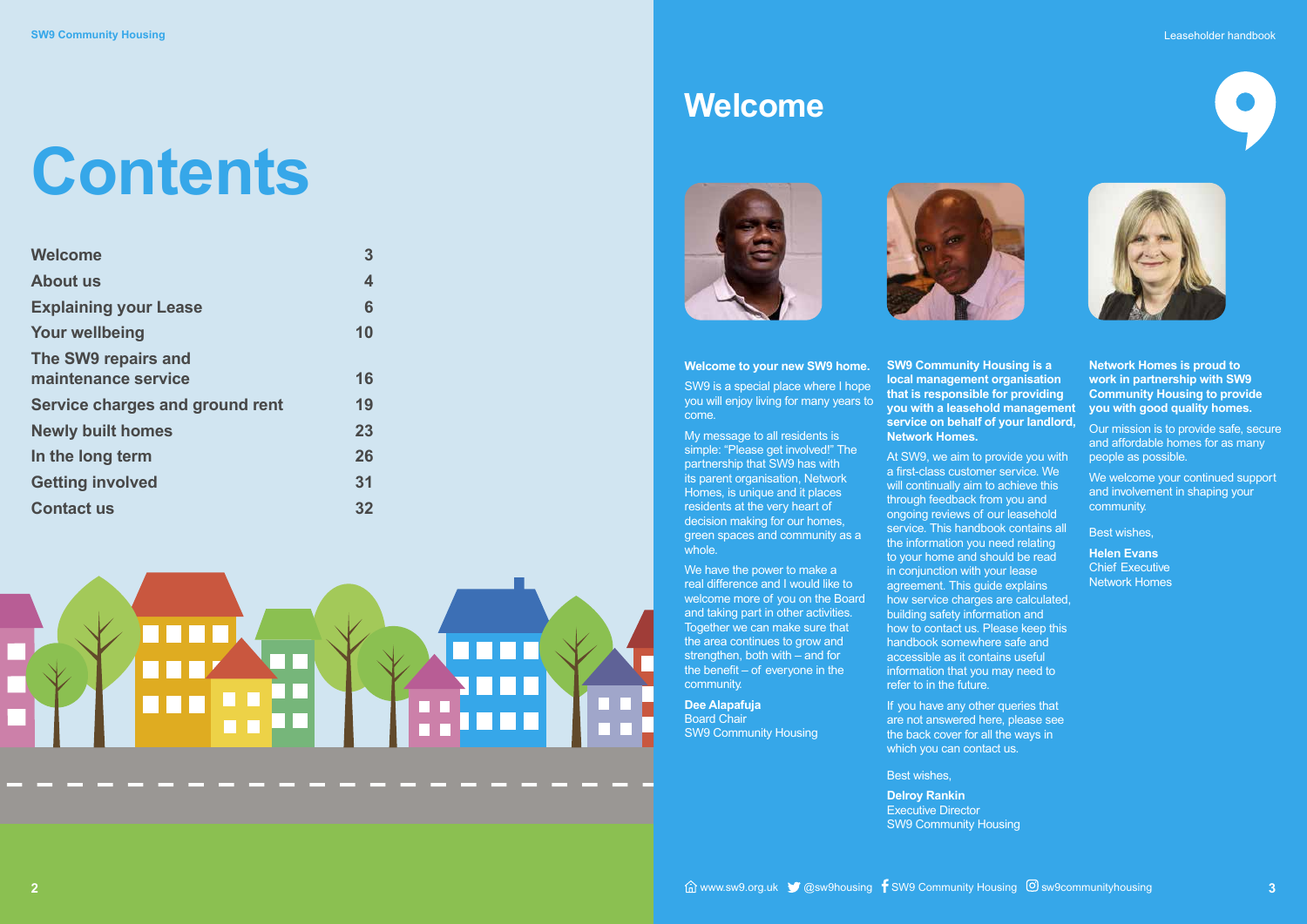**4**

## **About us**

**Homes and the people who live in them are important to us. They're the reason we do what we do.**

**There's a strong sense of community and a tradition of resident involvement in the way that the housing on the Stockwell Park Estate is managed. We think it's that tradition and heritage that makes the area so special.**

**SW9 Community Housing came into being in 2016 to work closely with Stockwell's residents and build a bright future for the estate.**

**As the housing management organisation for the Stockwell Park Estate, we manage the day-to-day housing services for around 1,700 homes on behalf of the landlord - our parent company, Network Homes.**

#### **Quality**

SW9 wishes to provide good quality housing and services which will not only benefit residents but also enhance their quality of life. We will also demonstrate, deliver and promote recognised good practice within the resident-led housing sector.

#### **Working in partnership**

SW9 is keen to work in partnership with the local authority, other housing providers and organisations whenever this will benefit the provision of local housing and services.

We want to be a leading housing provider known for the quality of our homes and customer service offers. We want highly-satisfied customers and partners, and to make sure we continue to provide you with excellent service.

#### **Value for money**

We believe that all our customers have the right to know what level of service they can expect from us. We have a Customer Charter which sets out everything that you can expect when you deal with us.

SW9 aims to ensure it delivers competitive, high quality services that represent value for money for our residents.

#### **Financially sound**

SW9 will be prudent in its financial management. This will ensure a strong and viable future with the ability to continue to maintain existing homes and offer a full range of services to a high standard.

#### **Integrity**

The Board and staff will operate in an environment which supports the highest levels of integrity: where openness is encouraged across all our activities and with our stakeholders and partners. Our governance will be regularly reviewed to ensure appropriate controls and accountability across all areas of our business.

### **Our customer service promise**

#### **We are dedicated to providing you with a high level of service.**

This can be found on our website **www.sw9.org.uk** or requested by:

- **•** Telephone: **0207 326 3700**
- **•** Email: **info@sw9.org.uk**

## **Compliments, comments and complaints**

**We are committed to providing an excellent customer service and we welcome all feedback from our customers. If you are pleased with our services, please let us know. We will use the information to thank our staff members.**

We recognise however that sometimes things go wrong. If you are dissatisfied with something we have done or not done, or with the level of service you received, we want to know so we can investigate what's happened and try to put things right. This also gives us the chance to learn and improve our services.

You can make a compliment, comment or complaint by:

- **•** Telephone: **0207 326 3700**
- **•** Email: **info@sw9.org.uk**
- **•** Online: at **www.sw9.org.uk** using the 'Contact us' page
- **•** In writing: either by letter or using our **Compliments, Comments and Complaints form**.

When you submit a complaint you will be entered into our complaints process. Full details of this, including timescales of when you should expect to hear from us, will be given to you at the time.

Please note that we do not treat repair requests or reports of anti-social behaviour as complaints.

### **Our mission**

**The SW9 Community Housing mission is to: "work in partnership with local people to provide effective and sustainable housing services, enabling our community to flourish."**

### **Our values**

**Our values reflect our commitment to providing excellent services and community cohesion through the empowerment of our residents: Independence**

SW9 aims to operate as an independent socially responsible business that builds on the accomplishments of both Community Trust Housing (our former name) and Network Homes.

#### **Local**

SW9 wishes to retain its close local links and support local people and businesses.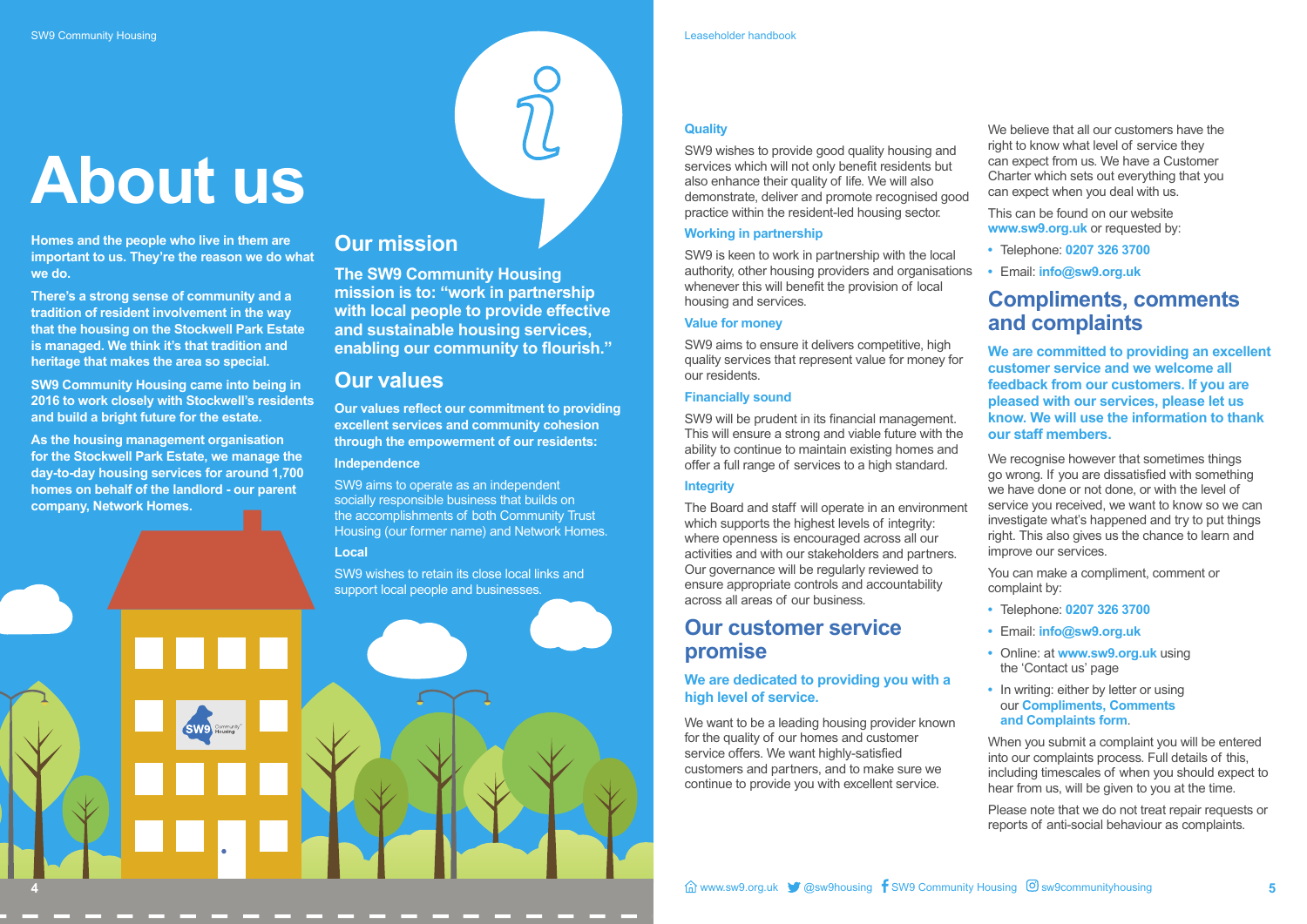## **Explaining Your Lease**



## **Common lease terms**

**Lease:** a contract between you and the freeholder **Lessee:** you as the owner of the property. **Lessor:** Network Homes Limited

**Lease percentage:** The proportion of the costs of cleaning, maintenance, repairs and improvements that you can be charged for. Your lease percentage is calculated by the number of bed spaces in your property compared to the bed spaces in the block and/or estate. Some costs such as, building insurance, accountancy and administration, and ground rent are charged directly to the property.

**Estate:** If the property you have bought is on an estate, the estate is named. The area of the estate is outlined in red on the plan attached to the lease. This identifies the area of land, gardens and roads included within the estate. It also identifies any parts that are excluded such as shops and electricity sub-stations. ou will have to contribute to the cost of cleaning and maintenance of the area identified as the estate.

**Property:** This is the name of the block or, if you live in a house within a street, the address of the house

**The reserved property:** This is the parts of the block, house and estate that are not included within the flat or maisonette you have bought, and which are not separately let to other owners or occupiers. It is our responsibility to repair and maintain these parts, and you will have to contribute towards the cost of cleaning, maintenance, repair and improvement.

#### **These parts include:**

- Communal doors and frames
- Communal staircase or corridors
- External walls or walls dividing your flat from another (but not the internal faces of walls within your home)
- **External window frames**
- Foundations
- Lifts
- Roof

**The demised premises:** This is the part of the block or house which you have bought, such as the internal shell of your flat or maisonette. It is your responsibility to maintain this part of the block or house, which includes:

- The floor surface, including floorboards or floor screed and balcony floor asphalt
- The ceiling plaster or plasterboard
- The wall plaster or plasterboard
- The walls, excluding the exterior walls and walls dividing the flat from other flats or common parts
- The internal surfaces of the exterior window frames
- Window glass
- Front door

**7**

Leaseholder handbook

**Your lease is a legal document. Before you bought your home, your solicitor should have explained your lease in full so that you understand both your responsibilities and those of the freeholder.**

**In this section we set out these responsibilities and what they mean for you.** 

| <b>Common lease terms</b>                       |   |
|-------------------------------------------------|---|
| <b>Your rights and responsibilities</b>         | 8 |
| The freeholder's responsibility                 | 8 |
| <b>Short-term lets</b>                          | 8 |
| What does your lease say<br>about short-letting | 8 |
| <b>Building insurance</b>                       | 9 |
| What is not covered by the policy               | 9 |

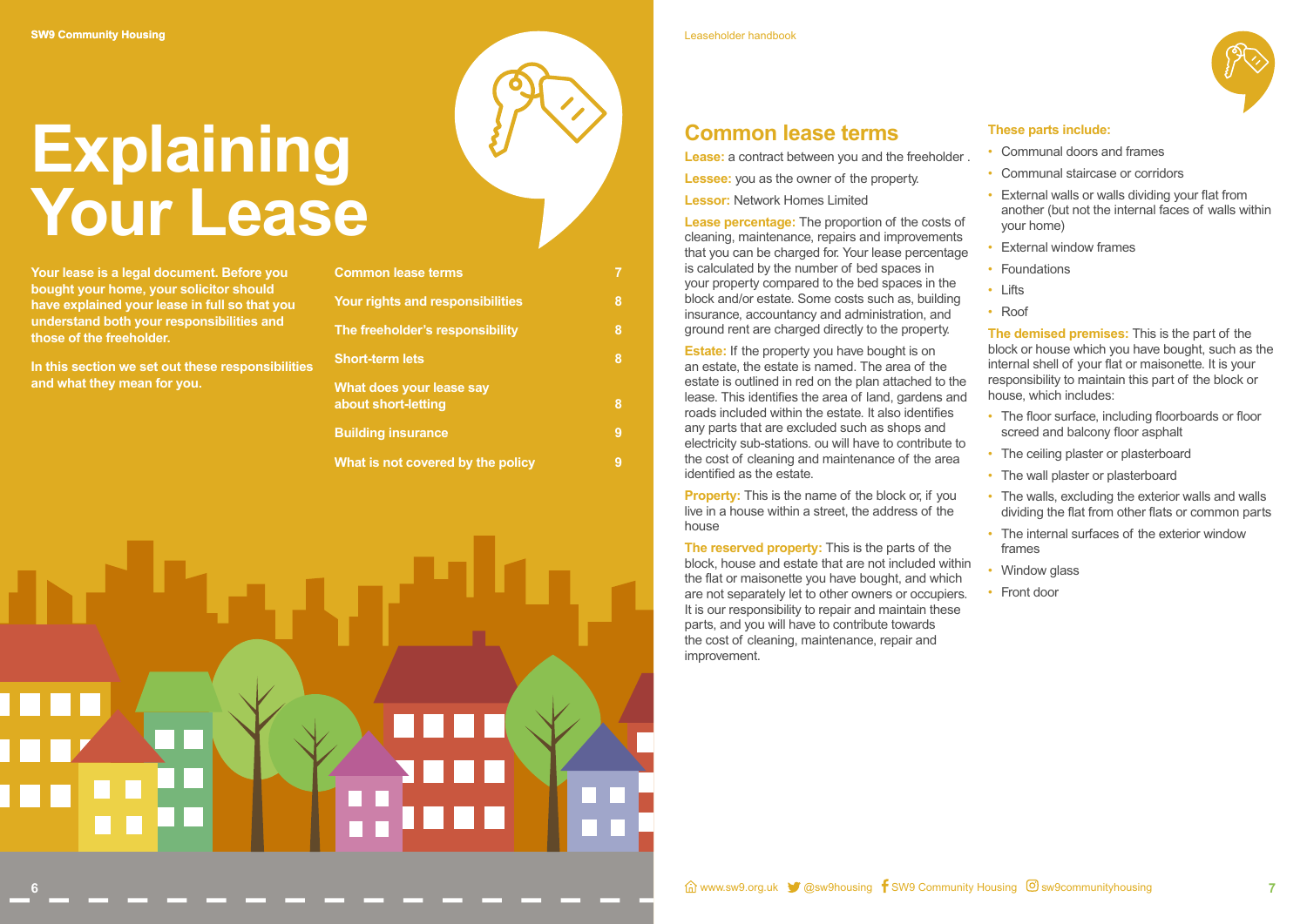

## **Your rights and responsibilities**

#### **Your exact responsibilities depend on your lease, but you are generally required to:**

- Pay a proportion of the freeholder's reasonable estimated costs of managing and maintaining the block or house and estate and of the council fulfilling the lease requirements.
- Pay the estimated costs not later than **21 days** from the date of the invoice.
- Pay within **21 days** of the invoice date, the difference between the actual costs and the estimated costs, where the actual costs are higher than the estimated costs that you have already paid.
- Pay the ground rent and all other charges for which you are liable within the times stated.
- Keep your home in good repair and condition.
- Obtain our permission to sublet your home and meet our costs of registering the subletting.
- Use the flat or maisonette as a single private flat for residential use.
- Not to allow nuisance within your home which may annoy or cause inconvenience to neighbours.
- Not to carry out alterations or improvements to your home without our prior written consent and payment of the application fee and any other costs attributable.
- Not to erect an external aerial or other television/ radio receiving apparatus without our prior written consent.
- Not to have liquefied petroleum gas or any other explosive material in your flat or maisonette or anywhere in the block/house or estate

## **The freeholder's responsibility**

**The freeholder's responsibilities will depend on your lease but the freeholder is generally required to:** 

> In this section we will explain what the building insurance covers, how to make a claim and the amount of excess payable.

- Credit your account any amount by which the estimated costs exceed the actual costs.
- As far as is possible to ensure that every lease contains the same obligations and regulations.
- Keep the structure of the buildings in good repair and condition.
- Insure the block or house, including your property but not its contents, and the estate, against loss or damage by fire and any other risks which it may consider appropriate.

## **Short-term lets**

- The plaster on the walls and ceilings
- Floorboards
- Windows and doors
- Bathroom fittings (sink, bath/shower unit, toilet)
- Kitchen fittings (units and fitted appliances)
- Decorations

**Short-term letting is when a property is let for anything less than 90 consecutive days. Any let shorter than this period would be in breach of the terms of your lease. Whilst websites such as Airbnb and Booking. com are utilised to facilitate short term lettings, the use of these websites to let your property is not permitted and you must adhere to the terms of your lease.**

## **What does your lease say about short-letting?**

- Accidental damage
- Burst pipes or tanks
- Earthquake
- Explosion
- Fire
- Flood
- Impact
- Lightning
- Malice/vandalism (including graffiti)
- Riot/civil commotion
- Storm
- Subsidence
- Theft damage

**You are not permitted to short-term your property as per the terms of your lease. Using your property for short term lets is prohibited by your lease.** 

Your lease places conditions on the use and occupation of your property. Short-term letting is considered a breach of the lease covenants which states that you must use your property "as a private residential dwelling" and not to allow your property to be used for "any trade or business". You have also promised "not to do or permit or suffer to be

done any act or thing which shall or may become a nuisance" to the freeholder and occupiers of the remainder of the building or the estate.

The freeholder does not grant permission for shortterm let arrangements and will take legal action against you if you let your property on a short-term basis. If you are not sure of your responsibilities regarding this, you should seek independent legal advice.

## **Building insurance**

#### **We own the building you live in and are responsible for insuring it.**

#### **What does the insurance policy cover?**

The building insurance covers the communal elements of the building such as the structure, the exterior and the services and installations of the block which are our responsibility to maintain. It also includes fixtures and fittings. These can be explained as anything you would not be able to remove and take with you were you to move.

#### **Examples of these include:**

**The cover generally applies to alterations and improvements, provided you have received our written permission.**

Insurance covers damage caused by the actions of another lessee or tenant. This only applies to damage caused to the structure of the building, or other elements covered by the buildings insurance. You will have to claim for damage caused to your personal belongings and possessions such as furniture, carpets or clothing on your own contents insurance, regardless of who caused the damage.

**The policy covers damage to buildings (and to the previously mentioned internal elements of your property) that is caused by unforeseen events. These events are known as risks or 'perils', and include the following:** 

## **What is not covered by the policy?**

The policy does not cover every situation. These include faults caused by mechanical breakdown, hidden defects or wear and tear which are all treated as normal repairs.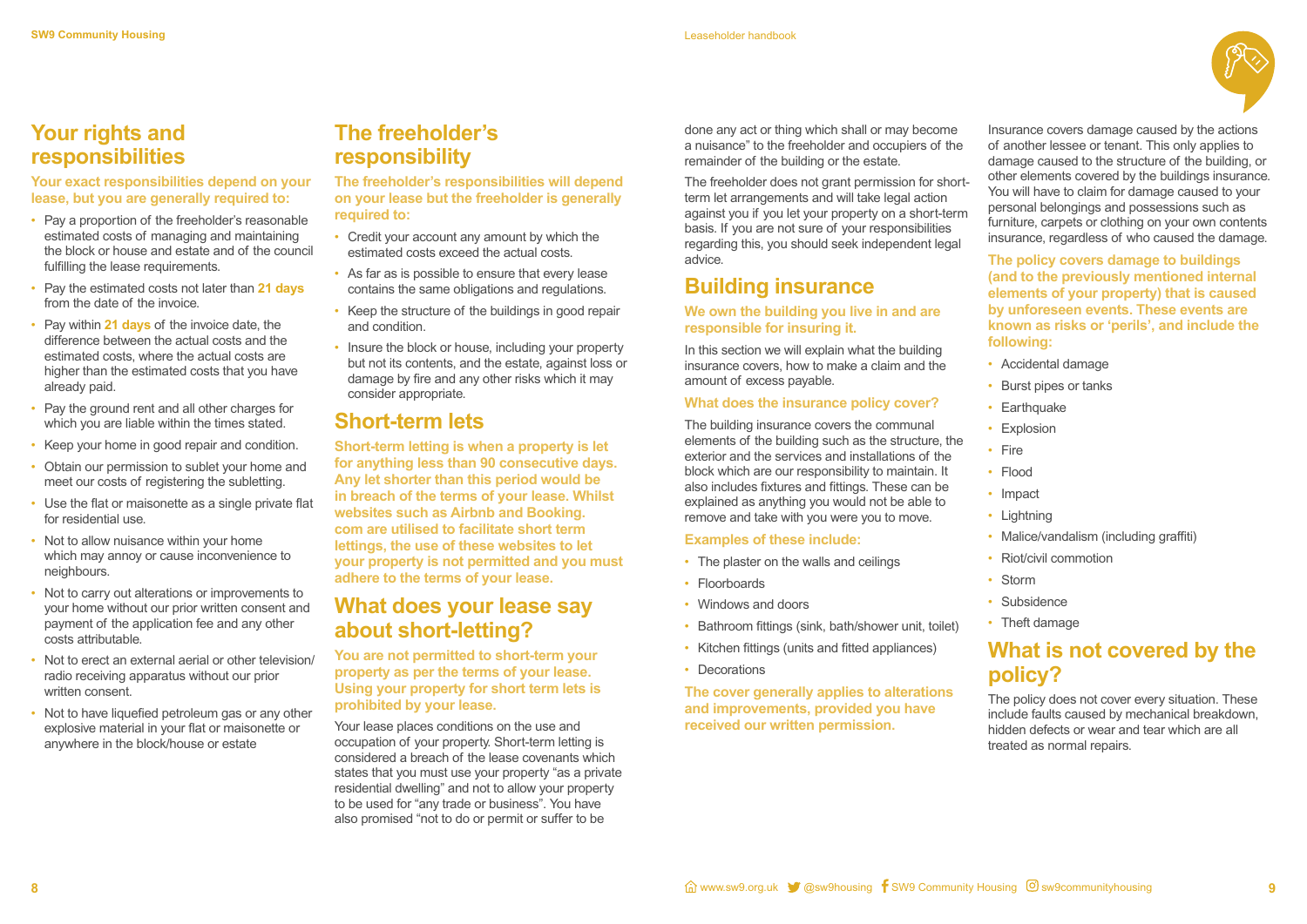# **Your wellbeing**



**Your health, safety and wellbeing are important to us, and we take our responsibilities to protect you and your family very seriously.**

**As a resident you must also take all reasonable precautions to prevent risks to yourself and to others. In this section of the handbook, we cover most of the issues you might face and explain precautions you should take.** 

| What makes a good neighbour?          |    |
|---------------------------------------|----|
| <b>Your commitment</b>                | 11 |
| <b>Anti-social behaviour (ASB)</b>    | 12 |
| What should I do if I experience ASB? | 12 |
| <b>How do I report ASB?</b>           | 12 |

We believe that all of our residents should be allowed to live in their homes without discrimination due to their gender, disability, race, ethnic origin, age, religion or belief, sexual orientation or any other reason. We expect that our staff, contractors, or anyone working on our behalf, will be respectful to you and deliver our commitments.

| <b>My Home Contents Insurance scheme</b>             | 12 |
|------------------------------------------------------|----|
| <b>Why should I have home</b><br>contents insurance? | 13 |
| <b>Health and safety checks</b>                      | 13 |
| <b>Fire safety</b>                                   | 13 |
| <b>Smoke alarms</b>                                  | 13 |
| <b>Gas safety</b>                                    | 14 |
| <b>Gas leaks</b>                                     | 14 |
| <b>Carbon monoxide</b>                               | 14 |
| <b>Lifts</b>                                         | 14 |
| <b>Other communal system</b>                         | 15 |
| <b>Car parking</b>                                   | 15 |

## **What makes a good neighbour?**

#### **SW9 Community Housing is committed to ensuring that all our residents are treated fairly.**

As part of this we also ask all residents to agree to the principles of The Good Neighbour Charter. This is designed to help you fully understand your responsibilities as a resident, while ensuring that you are able to enjoy living in your home.

You may also have signed up to a Covenant when you purchased your home, which covers many of the same principles.

## **Your commitment**

#### **As part of your commitment to be a good neighbour, you should:**

- Be respectful to your neighbours and their property at all times.
- Be tolerant and understanding of your neighbours' needs for periods of quiet – appreciating that some people can tolerate noise better than others. hallways or footpaths. • Keep communal gardens, play areas and communal grounds tidy and free from rubbish.
- Keep an eye on elderly neighbours and let us know if you have any concerns for their safety or wellbeing.
- Allow all your neighbours to enjoy any communal gardens and play areas.
- Respect the rights of children and young people to play and meet in a safe and happy environment.
- Be responsible for the behaviour of your children and ensure they are considerate of others.
- Be accountable for your children by ensuring they play responsibly, respect your neighbours' gardens and property, and ensure they are always supervised by an adult when playing in a communal garden or play area.
- Be responsible for your pets, where permission to keep them has already been granted from SW9, and not allow them to cause a nuisance to your neighbours or the community.
- Ensure that dogs are kept under control in public areas and clean up after them. Keep them on a lead and do not allow them to bark excessively.
- Make sure your cat isn't left out all day as cats can cause damage to gardens.
- Ensure to not use foul or abusive language or behave in a manner which can be perceived as intimidating by others.
- Keep your garden clean and tidy.
- Ensure that no rubbish builds up in your garden and use designated bins only - not keeping areas clean and tidy can lead to vermin.
- Ensure that children do not play or run around in the communal hallways and lifts.
- Keep balconies tidy.
- Ensure that no personal items e.g. motorbikes, bicycles, clothes, scooters, toys etc. are left in communal areas including the garden, play area,
- Ensure that bulky items are not left in the way you should make arrangements with us for our Clean Team to remove these items for a fee.
- Be respectful to our staff and each other by not throwing litter, cigarette butts or any items over our balconies or in our communal areas.
- Ensure that you do not park in a way that will block access for emergency services, resident drives, pathways, or park on grass areas, footpaths and dropped kerbs.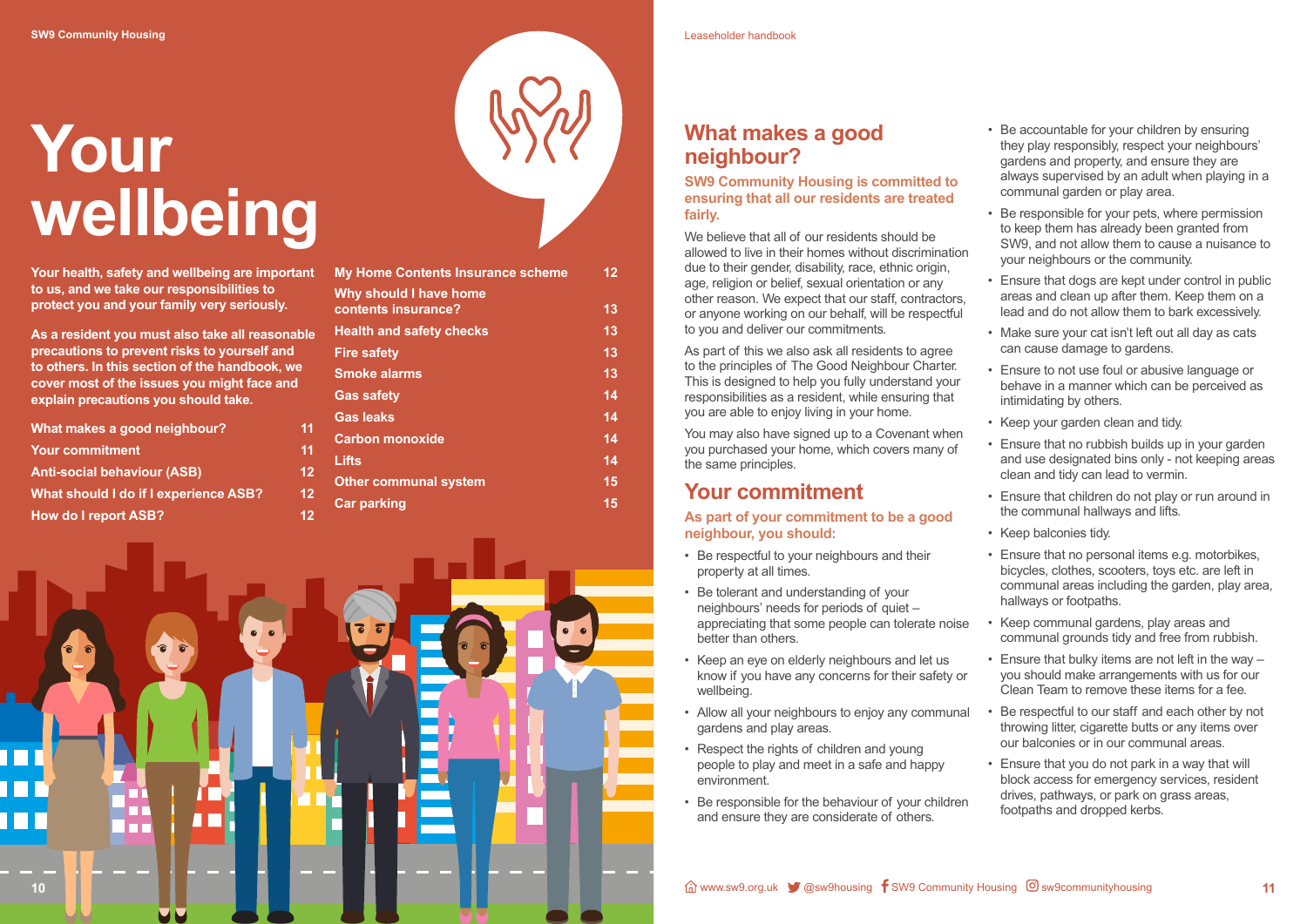

## **Anti-social behaviour (ASB)**

**We want to ensure our homes and communities are safe and pleasant places for our residents to live. This is why we won't accept any type of anti-social behaviour (ASB) by our residents, members of their household, visitors or pets.**

Anti-social behaviour includes, but is not limited to, the following:

- harassment such as hate crimes including homophobic and racial harassment.
- domestic violence such as abuse of a partner, child or elderly parent.
- noise nuisance such as loud music, DIY activity, running up and down stairs, particularly late at night and in the communal areas.
- youth nuisance such as groups of youths causing rowdy/threatening behaviour.
- animal-related problems such as dogs barking and animals fouling communal areas.
- neighbour disputes such as arguments about shared amenities and parking.
- environmental abuse such as dumping rubbish in corridors and fly tipping.
- drugs such as the use of and supply of illegal drugs.
- vehicle-related nuisance such as abandoned cars, car repairs and those without MOT and/or insurance.

We take reports of ASB very seriously and will take the steps necessary to protect our residents. We will always try to help and explain what action can be taken, including working with other partners such as local councillors, environmental health, community groups and the police (or other external agencies) to resolve ASB cases.

## **What should I do if I experience ASB?**

**In the first instance we always suggest trying to address the issue with the person, if you are comfortable doing so, to see if you can resolve the situation.** 

The other party may not be aware they are causing a problem.

Alternatively, report the incident or contact us for confidential advice. If you are threatened with violence or witness someone doing something illegal, please contact the police immediately.

You may also wish to refer to our website ASB Toolkit for guidance.

## **How do I report ASB?**

You can report ASB by:

- Telephone: **0207 326 3700**
- Email: **info@sw9.org.uk**
- Website: **www.sw9.org.uk**
- In person: at our office, **6 Stockwell Park Walk, London, SW9 0FG**
- By writing to us at our office address above.

Depending on the severity of the situation, a Neighbourhood Services Officer or your Leasehold Services Officer may want to meet with you to discuss the situation further.

## **My Home Contents Insurance scheme**

**My Home Contents Insurance is a special insurance scheme arranged and managed by Thistle Insurance Services Limited on behalf of the National Housing Federation and available to all residents.** 

They provide insurance for all SW9 Community Housing residents with affordable rates, no excesses, easy and flexible payment options and the choice of including extended accidental damage cover.

## **Why should I have home contents insurance?**

**While we insure the building you live in, it is your responsibility to insure your personal possessions.** 

While many people often hope that nothing will happen to their belongings, sometimes things can go wrong unexpectedly. In these cases, it is important that you have home contents insurance to cover any damage or loss caused by fire, theft, water damage, vandalism or floods to your household goods and contents.

Contents insurance can also cover the replacement of external locks if your keys are lost or stolen, and even the contents of your freezer. For more information:

- Visit the My Home Contents Insurance website **www.thistlemyhome.co.uk**
- Phone **0345 450 7288**
- Email **myhome@thistleinsurance.co.uk**

## **Health and safety checks**

**Our Neighbourhood and Estate Services teams regularly inspect the communal areas of our buildings for general health and safety and fire hazards. You can find details of how to join these on the 'Block Inspections' page of our website www.sw9.org.uk**

It is important you let us know of any issues that you notice so that we can investigate the matter and ensure the health and safety of everyone in the building.

Network Homes and SW9 Community Housing have a zero tolerance to items being stored in the communal areas, regardless of whether these are big, small or if you feel they are not blocking escape routes. Therefore if any items are sighted during any type of visit, they will be removed immediately without notice.

Any electrical appliances that we have supplied to your property meet with the appropriate Building

Regulations and British Standards. Please do not use the gas boiler cupboard, electric panel areas or water valves cupboard for storage. For your safety, please do not alter or interfere with the boiler, gas, electricity, water or any other service applied to your property.

## **Fire safety**

#### **Most fires in the home start accidentally but the effects can be devastating.**

If you are living within a flat, you are subject to more fire safety measures. Your building will have a fire strategy displayed by the main entrance of the block detailing specific guidance about what you should to do in the event of a fire. Please do familiarise yourself with this. If you require assistance developing an escape plan please contact Network Homes, who manage fire safety on behalf of SW9 Community Housing.

Network Homes is required to ensure there is a sufficient Fire Risk Assessment completed on all of its blocks of flats. You can obtain a copy of this assessment from Network Homes should you like a copy. We have also produced a dedicated fire safety leaflet full of advice to keep you, your family and home safe, which can be viewed on our website or a hard copy can be provided upon request.

If your home has sprinklers then these are serviced annually by Network Homes through the AJS contract.

## **Smoke alarms**

#### **Please make sure there is a working smoke alarm fitted in your home.**

It is your responsibility to ensure the smoke alarms within your home are working. Smoke alarms will give early warning to enable you and anyone else within your home to evacuate. We would urge you to test your detectors weekly to ensure they are working as they should.

Please be aware that you could be invalidating your home content insurance if you do not have operating smoke detectors.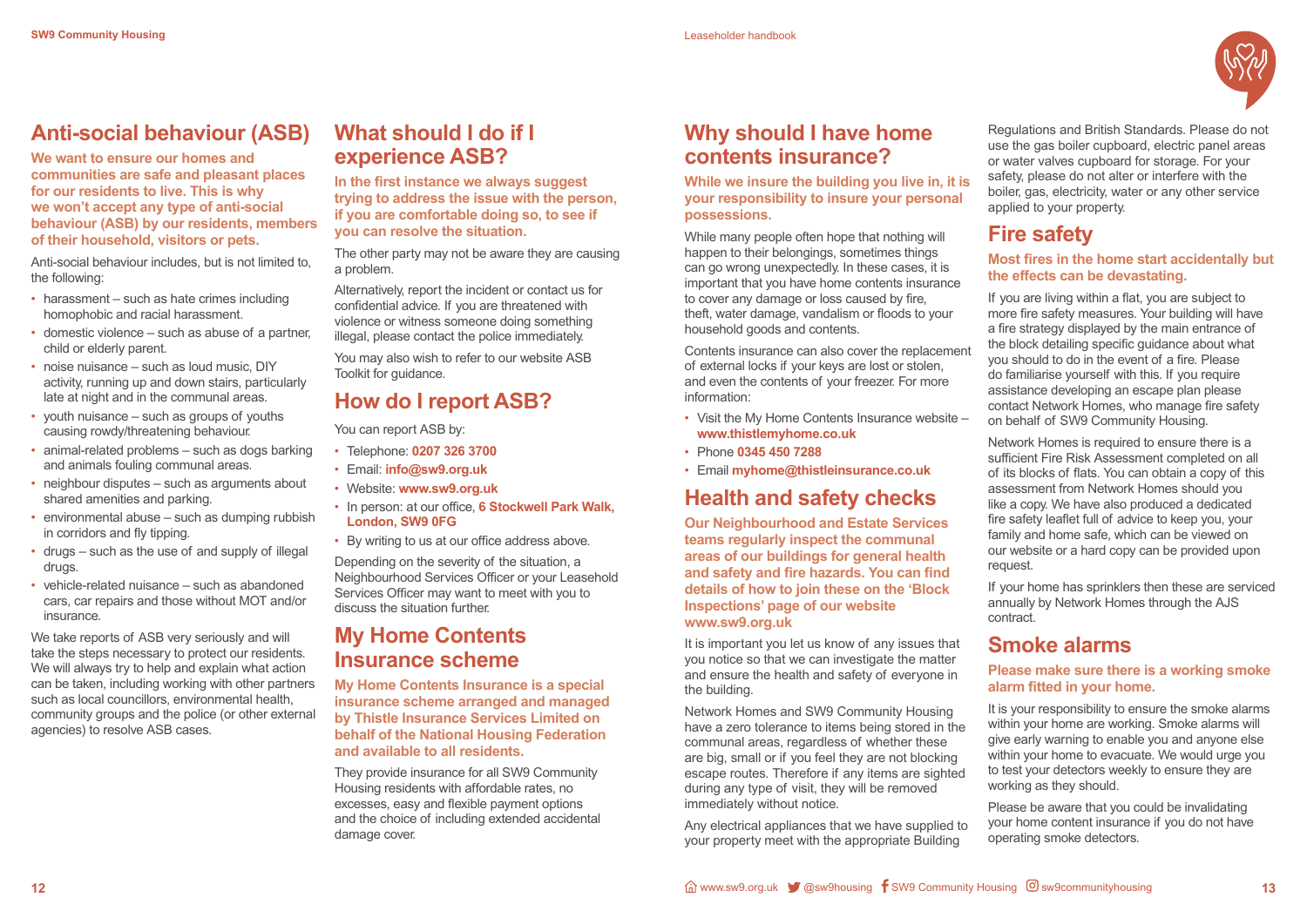

## **Gas safety**

**Please ensure gas appliances and flues are maintained and serviced. SW9 undertake safety inspections to communal gas appliances every year to keep them safe and in good working order.** 

However, unsafe systems are dangerous and can have potentially fatal consequences. We recommend that leaseholders regularly service all gas appliances.

## **Gas leaks**

#### **Cadent Gas Ltd operates Britain's national gas emergency service 24 hours a day. Their emergency telephone number is 0800 111 999.**

- put out any cigarettes.
- contact National Grid immediately on **0800 111 999**.
- make sure all gas appliances and the burners on your stove are completely turned off.
- open all doors and windows.
- do not use matches or naked flames.
- turn the supply gas off at the meter.
- do not operate any electrical switches or appliances including door entry systems.
- keep people away from the affected area.

National Grid will inform SW9 Community Housing if a problem is serious. If you smell gas in the street, report it at once to National Grid. Don't leave it to someone else to report it.

If you smell gas in your home:

- The ability to see the status of all of our lifts so we can see when they are out of service.
- An instant notification when a lift goes into fault mode, so we can contact our lift contractor and ask them to attend as soon as possible.
- The location of the lifts that require repairs enabling us to address the issue.

## **Carbon monoxide**

#### **Carbon monoxide (CO) is a highly poisonous gas which can be fatal.**

- Intercom Systems both the communal panel and in individual homes.
- Door access.
- CCTV.
- Repairs to communal satellite and communal TV aerials.

As a safeguard, please ensure that there is a working carbon monoxide alarm in your home. This will alert you to the presence of CO. It is very important that the alarm is not moved, covered, damaged or painted over, otherwise you may not be protected. It is also essential to regularly test the alarm.

## **Lifts**

#### **We have installed monitoring systems to our lifts.**

This provides us with the following:

This means we should be aware of any lift breakdowns but if your lift is not working please do still report it on **0207 326 3700**.

In addition lifts are also serviced through our maintenance contractor every month (including a statutory LOLER inspection every 6 months through an alternative specialist contractor).

## **Other communal systems**

**We carry out annual inspections on automated gates and barriers.**

**Additionally, when issues occur we also carry out repairs on:**

## **Car parking**

#### **We provide parking spaces for our residents living on Stockwell Park Estate.**

For information about prices and how to apply for a space, please contact us via email at **info@sw9.org.uk** or call us on **0207 326 3700**.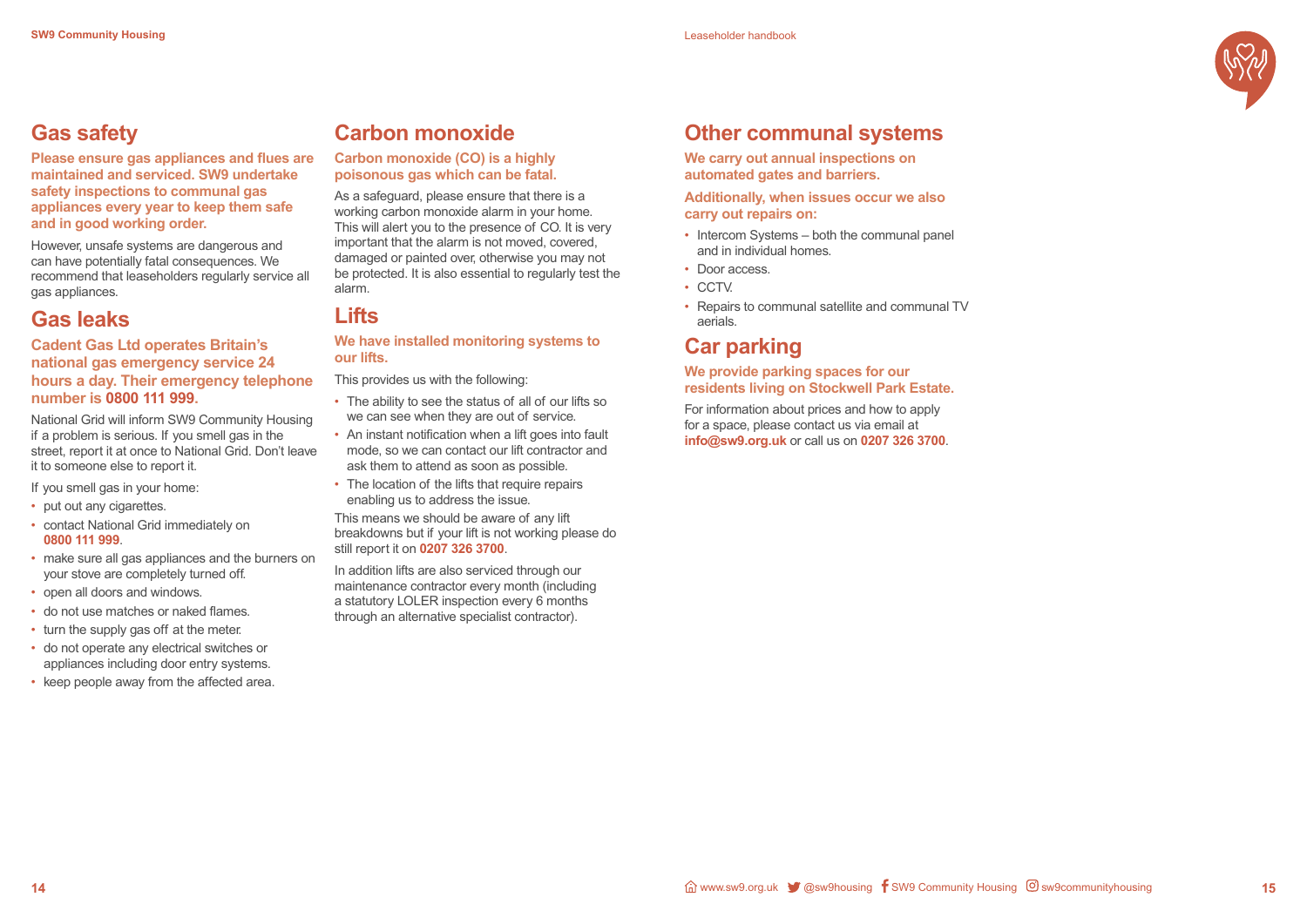## **The SW9 repairs and maintenance service**

**SW9 are responsible for carrying out certain repairs. However, there are others that are your responsibility.**

**All residents have a responsibility to take good care of their home, and not to allow damage to occur through negligence or abuse by themselves, family members or visitors.**

| The responsibility split    | 17 |
|-----------------------------|----|
| <b>Your responsibility</b>  | 17 |
| <b>SW9's responsibility</b> | 17 |
| <b>Reporting a repair</b>   | 18 |
| <b>Repair categories</b>    | 18 |
|                             |    |



## **The responsibility split**

**We will only carry out repairs to the structure and common areas of your building. You are responsible for all repairs inside your property.**

Please read the detail set out in your lease as responsibilities can vary, especially for windows and doors.

- repair and maintain any pipework only serving your property
- repair and maintain sinks, baths, taps, wash hand basins, toilets and other internal plumbing
- replace light bulbs, ceiling roses, sockets and repair any internal wiring
- reglaze your windows and glass in your flat's entrance door
- repair your heating system and radiators (except properties that have a communal heating system)
- carry out works to your floors and ensure that these are adequately sound proofed
- decorate your flat, including interior wooden framed windows
- repair flat doors, including locks and handles (except where it is deemed a fire safety issue).

**Important:** Before you carry out any significant or structural works, please contact us to see whether you need 'Landlord's Consent'.

## **Your responsibility**

In general, it is your responsibility to:

All works must meet the current Building Regulations.

## **SW9's responsibility**

We are responsible for repairing and maintaining:

- the structure of the building
- brickwork
- roofing and high level works (soffits, fascias, guttering, chimneys, etc.)
- drainage and chimney stacks
- external decoration
- internal communal areas (hallways and stairwells)
- communal entrance doors (including door entry systems)
- mechanical and electrical equipment (lifts, CCTV, communal TV aerial)
- communal windows (glass and frames)
- flat windows (frames only, subject to lease).

More information can be found on the Repairs pages of the SW9 website – www.sw9.org.uk

To report a repair that is our responsibility please contact us:

- Telephone **0207 326 3700** or **020 300 73170**
- Email **repairs@sw9.org.uk**
- Website using the 'Report a repair' form at **www.sw9.org.uk**

Leaseholder handbook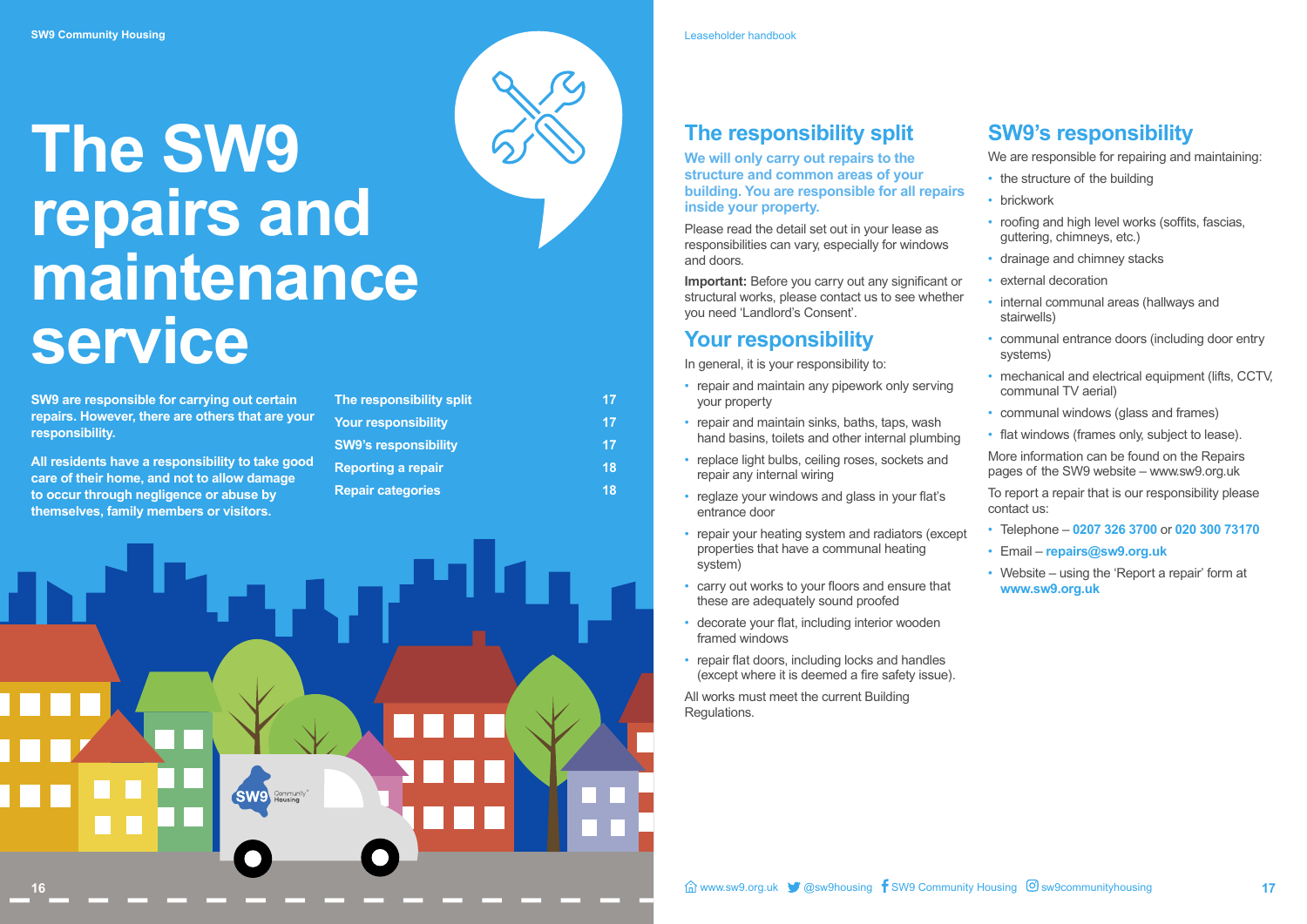## **Reporting a repair**

You can report a repair by:

- Telephone: **0207 326 3700** (selecting the 'repairs' option) or **020 3007 3170**.
- Email: r**epairs@sw9.org.uk**
- Online: at **www.sw9.org.uk** using the 'Report a repair' page.

When you report a repair, please:

- give us your name, address and contact details.
- describe the repair you need in as much detail as possible.
- give the dates and times when someone will be at home to let our contractors in.

In an emergency out of normal working hours, you can call our usual number **0207 326 3700** and you will be automatically directed to our out of hours repair service. Alternatively, you can call them directly on **0203 701 3589.**

## **Repair categories**

All repairs that are SW9's responsibility fit into one of the following categories:

**Emergency repairs (within 24 hours)**

If your repair is an emergency, please phone us on **0207 326 3700** or **020 300 73170**.

We aim to fix emergency repairs within 24 hours.

Emergency repairs are situations where there is a risk to someone's life, health and safety, a home is not secure, or there is damage that is rapidly getting worse.

#### **Non-emergency repairs**

There are three types of non-emergency repairs: urgent repairs, routine repairs and planned repair works.

- Urgent repairs (within 7 days) Repairs that need prompt action but where there is no immediate risk to your health and safety.
- Routine repairs (within 28 days) Repairs that will take some time to complete.
- Planned repair works (within 90 days) Bigger pieces of work that take longer to arrange. These works are usually carried out by Network Homes and may need specialist contractors, surveys or more investigation.

## **Service charges and ground rent**

**As a leaseholder you have a responsibility for paying annual service charges. You may also pay ground rent.** 

**This section sets out everything you need to know about how these payments are calculated, how you can pay them and raise disputes.**



| <b>What are service charges?</b>                                             | 20      |
|------------------------------------------------------------------------------|---------|
| How we calculate your service charges                                        | 20      |
| <b>Disputes</b>                                                              | 20      |
| <b>What is Ground Rent?</b>                                                  | 21      |
| <b>Ways to pay</b>                                                           | 21      |
| Service charges, major works<br>and long term agreements                     | 21      |
| <b>Reserve fund</b>                                                          | 21      |
| Before we carry out large scale works<br>or enter into a long term agreement | $22 \,$ |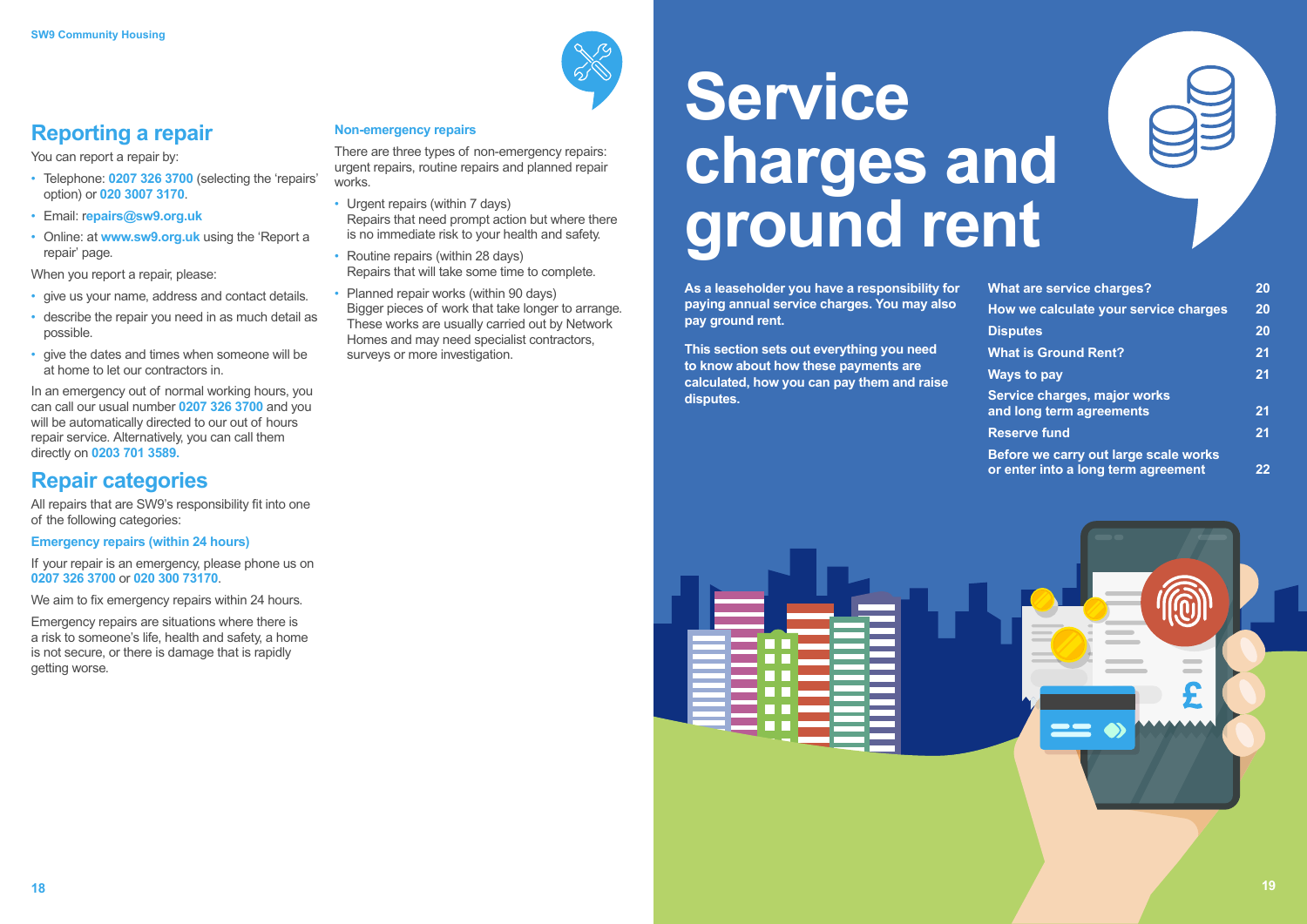### **What are service charges?**

**As your landlord, we can charge you for any services and works that we provide or undertake to your block and/or estate. This is called a service charge.** 

The proportion of the charge that you need to pay is set out in your lease.

Services included in your service charge could include:

- repairs and maintenance (for works that are our responsibility)
- building insurance (not including contents insurance)
- cleaning
- gardening and grounds maintenance
- electricity (including communal and/or estate lighting)
- lifts, door entry systems, CCTV, communal TV aerial, mechanical ventilation
- security
- pest control
- rubbish disposal
- fire risk assessments
- fire equipment maintenance (sprinklers, fire extinguishers, emergency lighting)
- management fee
- audit fee

Every leaseholder and shared owner must pay the proportion of the service charge set out in their lease.

## **How we calculate your service charges**

#### **Your estimated service charge**

At the start of each financial year, we calculate your service charge based on an estimate of the amount that we anticipate to spend on providing services or works to your building and/or estate over the forthcoming financial year.

In February, we will send you your yearly service charge estimate which details the amount you need to pay each month starting from 1 April.

#### **Your actual service charge**

In September, we will send out your actual service charge statement for the preceding year. Your statement will show both the estimated costs that we gave you at the start of the year and the actual costs incurred for the year.

- If the costs have gone down from the estimate, we will refund the difference into your account.
- If the costs have gone up from the estimate, we will send you an invoice for the additional charge.

The costs of carrying out these works can run into several thousand pounds per property. If these works are required we will enter into consultation with relevant leaseholders.

If you have any questions or you do not understand your service charges, please contact us.

### **Disputes**

#### **If you wish to dispute your service charge, please first contact us so we can try and resolve your dispute.**

Your dispute may be in relation to the costs of the works or services or about the standard of works or services undertaken.

You can normally only dispute your service charge once you have been billed your actual charge.

If you still remain unhappy about how we have tried to resolve your dispute you may make an application to the First Tier Tribunal which is an independent body.



## **What is Ground Rent?**

#### **You might also be charged ground rent if you live in a flat or maisonette.**

You will receive an annual ground rent notice if you have to pay this charge.

## **Ways to pay**

**There are a variety of ways in which you can pay your rent and service charge including Direct Debit, standing order, online, by phone, at any Paypoint outlet, the Post Office, by cheque and in person.** 

To help you decide which option is the best for you, SW9 has a leaflet dedicated to ways to pay. This is available on request.

If you are struggling with your payments, the earlier you get in touch with us, the quicker we can help you. Please call the Leasehold Income team on **0207 326 3700** to book an appointment for a free and confidential discussion to resolve not only your arrears but other debts, create a personal budget, provide tips and hints on how to save money or to refer you to our Welfare team to carry out a welfare benefit / financial check.

## **Service charges, major works and long term agreements**

#### **There will be times when we will need to carry out major or cyclical works.**

For example:

- cyclical repair and redecoration
- lift replacement
- window replacement
- roofing replacement

### **Reserve fund**

**For some of our leaseholders we have set up a reserve fund (sometimes called a sinking fund) that we bill as part of your annual service charge in order to help you pay for such works.** 

The reserve fund means that we are able to reduce the financial impact of larger scale works on individual leaseholders.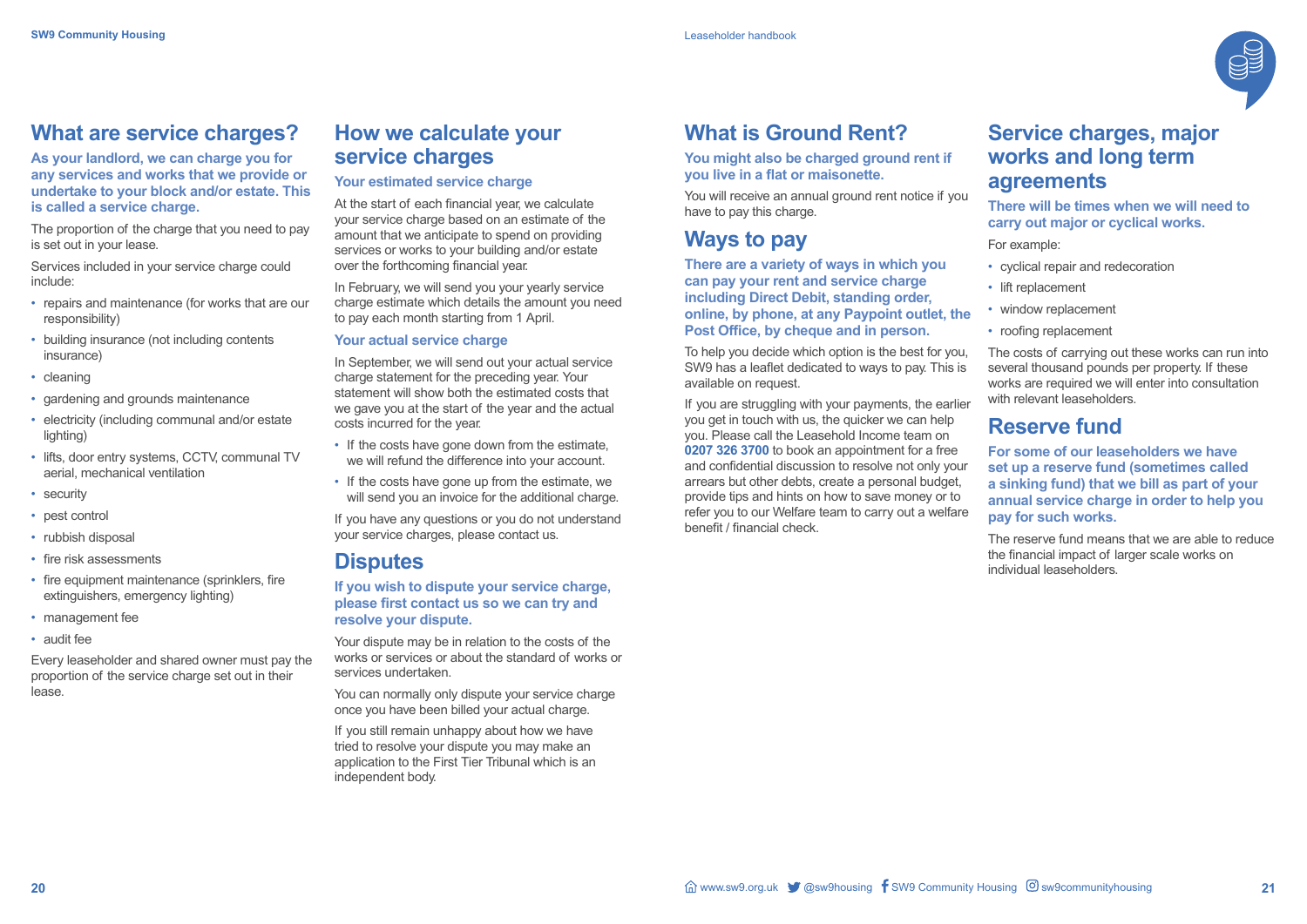## **Before we carry out large scale works or enter into a long term agreement**

We will consult with residents on large scale works when:

- the works cost more than £250 per flat
- we enter into a long term agreement of more than one year where the costs exceed £100 per unit, per year.

We give a written notice to each leaseholder and the recognised residents' association (if there is one). The notice will:

The consultation, known as a 'Section 20' consultation under the Landlord and Tenant Act 1985, and consists of up to three stages.

#### **Stage 1**

- give a general description of the work we are planning
- say why the work is necessary
- inform you about whether you can nominate a contractor to provide an estimate (a nominated contractor); and
- give you 30 days to send any comments to us in writing.

If the contract is very large it may be subject to different rules and advertisement on the Official Journal of European Union (OJEU). This will be explained when we tender contracts.

#### **Stage 2**

- We give each leaseholder a written notice, which:
- includes at least two estimates for carrying out the work
- gives a summary of (and our response to) any comments we have received; and
- gives you 30 days to send us your written comments on the estimates.

#### **Stage 3**

We will only give a stage 3 notice if:

- we (the landlord) have not selected the lowest estimate
- we have not selected a contractor proposed by a leaseholder or recognised Tenants Association.

## **Newly built homes**

**If you are moving into a newly built home, there are certain differences to the responsibilities held by both you and SW9.** 

**This section sets out everything you need to know about these differences and what they mean for you.** 

ПF

| <b>Your guarantee</b>                            | 24 |
|--------------------------------------------------|----|
| <b>What the guarantee means</b>                  | 24 |
| During the first 12 months                       | 24 |
| How quickly will repairs be carried out?         | 24 |
| Inspections at the end of the<br>12 month period | 24 |
| <b>Insurance details for leaseholders</b>        | 25 |
| How to make an insurance claim                   | 25 |
| <b>Repairing damage to your home</b>             | 25 |
| <b>For more information</b>                      | 25 |

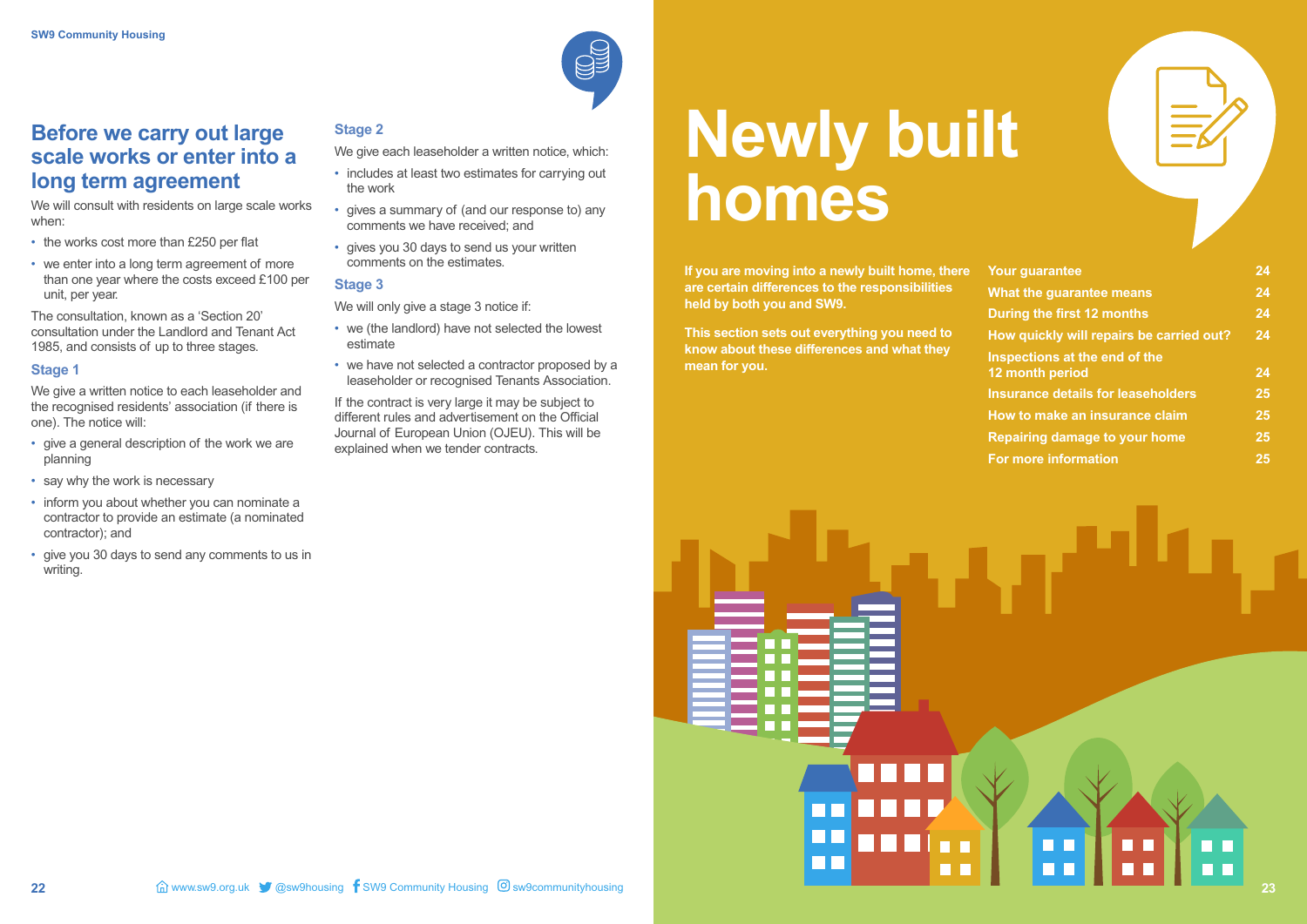

## **Your guarantee**

**If you have bought your home, it will normally come with a guarantee from a building warranty provider such as the National House Builders' Union (NHBC), Premier Guarantee or the LABC.** 

If you are the first buyer of the property, your solicitor should provide the guarantee certificates when the sale goes through. You must keep it safe.

### **What the guarantee means**

The guarantee covers faulty material and workmanship related to the building's structure.

It will normally be in force for 10-12 years.

If you are aware of any problems, please contact our Aftercare team first on **0300 373 3000** or email **aftercare@networkhomes.org.uk** 

## **During the first 12 months**

**The contractor has a responsibility to rectify any defects within the first 12 months from when the building is first completed (not from the time that you bought your home).** 

This is called the '12 month defect liability period'.

Please note: Shrinkage or settlement cracks that may appear in your walls are not defects. They are caused by the building materials settling and losing moisture over time.

If you can't give us access, please tell us as soon as possible so that we can find a more suitable time. If you do not arrange an appointment, we will assume that there are no issues with the property.

If you have any issues in this period that you think are a building defect, please contact us to report it.

## **How quickly will repairs be carried out?**

**Depending on the defect that you report, we will give it one of four response times as set out in 'The SW9 repairs and maintenance' section.**

If you are not satisfied with work carried out in the first 12 months, you can report it to the National House Builders Union (or the organisation that issued the warranty certificate).

## **Inspections at the end of the 12 month period**

**At the end of the first 12 months, we will inspect the building with the contractors to identify any final defects. We will give you notice (usually two weeks) that we will be visiting.**

> We strongly recommend that you take out home contents insurance to cover your personal belongings.

When you receive notice, it is important that you arrange to allow us access to your property. Please contact us to arrange an appointment.

- Your name
- Your address
- The policy number: JHA-22S126-0013.

#### **During the inspection**

We will note the details of any defects we find or that you point out. The contractor will then return to carry out the repair within 28 days following the inspections.

When the contractor has completed the repair, you will be asked to sign a defect repairs worksheet to confirm that you are satisfied that all the work has been completed.

Please note: the 12 month inspection is a final opportunity to have any issues or concerns looked at and repaired. After the 12 month period, it will be your responsibility (as a leaseholder) to deal with any future defect issues with your insurance providers.

## **Insurance details for leaseholders**

As your freeholder, we insure the structure of your home against damage caused by:

- fire
- flood
- water damage
- earthquake
- subsidence
- accidental damage.

Our insurance also covers the full reinstatement cost of damage to anything that is fixed within the property, for example:

- fitted cupboards
- sanitary ware
- laminate or hard-wood flooring.

We do not insure any of the removable items within your home. For example, your furniture, your personal belongings and your carpets.

### **How to make an insurance claim**

**Our properties are insured with Zurich Municipal. Their telephone claims line is open 24 hours a day and they deal directly with all property claims.**

To contact Zurich Municipal, please phone 0870 241 8050.

When you contact Zurich Municipal, please give:

You will be making your claim under Schedule 12 of the policy.

You are responsible for paying the excess on any policy claims. For most claims the excess is £50. For claims due to water damage, the excess is £100.

## **Repairing damage to your home**

**Zurich can offer you the services of a preapproved contractor to carry out the repair work to your home.**

If you would prefer to use your own contractor, you can. You will need to provide Zurich with two independent quotes before starting the work.

### **For more information**

If you need more information about our insurance with Zurich Municipal, please fill out our website contact form at www.sw9.org.uk or phone us on **0207 326 3700**.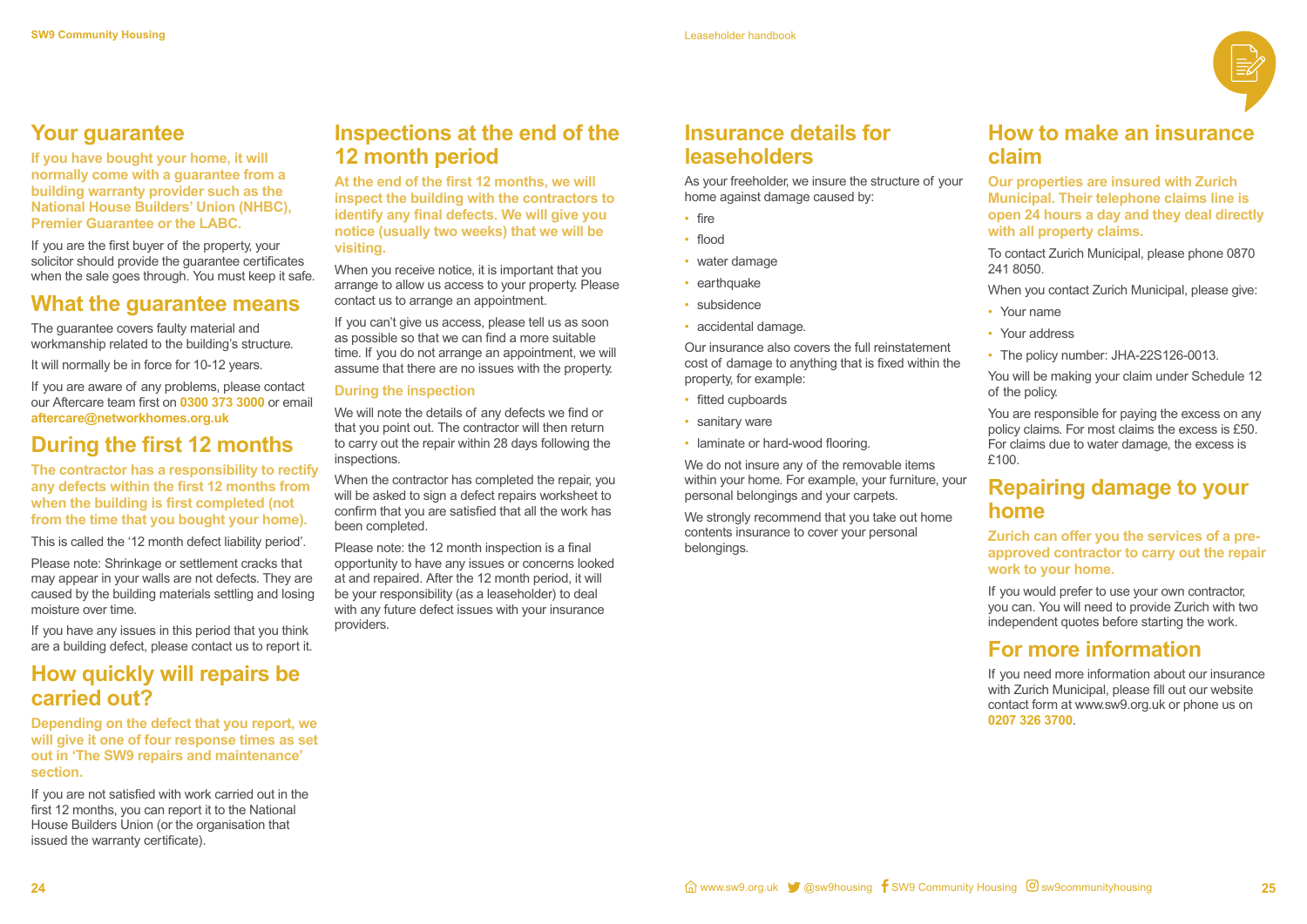## **In the long term**

**In the long term you may wish to make changes to your leasehold. This might include extending the lease, buying the freehold or subletting your home.** 

**This section of the Leasehold Handbook explores these options and lets you know what options are available to you.** 

| <b>Extending your lease</b>                             | 27 |
|---------------------------------------------------------|----|
| <b>Buying the freehold</b>                              | 27 |
| <b>Buying more shares in your home</b><br>(staircasing) | 27 |
| <b>Selling your home</b>                                | 28 |
| <b>Subletting your home if you're</b><br>a homeowner    | 28 |
| <b>Subletting your home if you're</b><br>a shared owner |    |



## **Extending your lease**

**As a leaseholder, if you own 100% of your home, you have the right to extend the duration of your lease by 90 years.**

To extend your lease, you have two options:

- serve us with a Section 42 notice.
- apply for a contractual extension.

#### **Section 42 notice**

A Section 42 notice means that we must get an independent valuation of the property and the remainder of the lease carried out.

Please note that the valuation increases significantly if the lease has less than 80 years left on it.

#### **Contractual extension**

You can extend your lease for a premium based on an independent valuation (as above).

By choosing this option you can reduce your legal fees and negotiation costs.

For more information, please phone your Leasehold Services Officer on **0207 326 3700**.

## **Buying the freehold**

**If you are a leaseholder (not a shared owner) and you have more than 21 years left on your lease, you may have the right to collectively enfranchise your building.** 

This means that you and other qualifying leaseholders can form a company, compel us to sell you the freehold and take over all management responsibilities and services for it.

There is strict eligibility criteria and you should check with your Legal Officer whether you qualify before you start the process.

For more information, please phone your Leasehold Services Officer on **0207 326 3700**.

## **Buying more shares in your home (staircasing)**

**Staircasing allows you to buy extra shares in your home. If you are a shared owner, you can buy extra shares in your home until you own 100% of the property.** 

The greater the share you own in your home the less rent you will pay. If you Staircase to 100% ownership you become an outright owner and will no longer have to pay rent.

- If you're interested in Staircasing your property the first thing you need to do is find out if you can afford to so. You may wish to speak to your current lender who can assess you and your current mortgage to advise if you are able to do take on additional borrowing to purchase a larger share of your home. You can also contact a new lender to find out if taking out a new mortgage is a better option for you, as you may be able to take out a larger loan to purchase the additional share with a better interest rate. Another option you may wish to consider is to contact a Financial Advisor who can assess your financial circumstances.
- It is important to note that securing the funds can be the most prolonged part of the Staircasing process so we strongly advise you to check if you are able to Staircase before you obtain an independent valuation of your property.

To buy extra shares in your home, you need to contact your Leasehold Services Officer on **0207 326 3700**. We will send you information about the process and the valuation fee. You must pay the valuation fee to enable us to carry out a valuation of your property. Once our surveyors have valued your property and you have told us what proportion of your home you are able to afford, we will calculate the cost of that share and the reduction in your rent.

Leaseholder handbook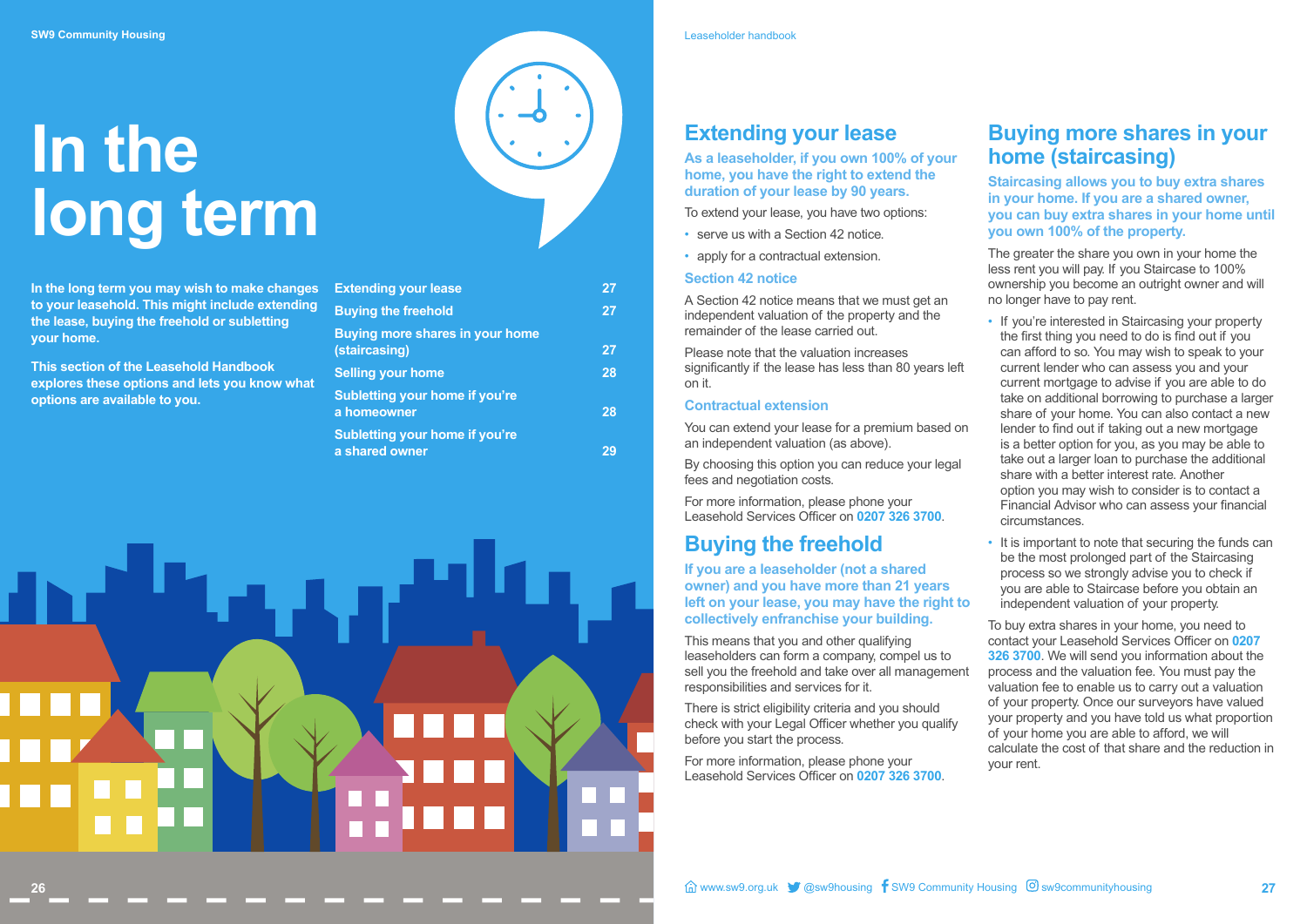

## **Selling your home**

When you decide to sell your home, there are different steps you need to take depending on whether you are a leaseholder or a shared ownership leaseholder.

#### **If you are a leaseholder**

If you are a leaseholder you can sell your home on the open market.

When you have found a buyer and accepted an offer, your solicitor will contact our Legal Officer.

We will provide you with a memorandum of sale and a sales information pack.

**Please note:** There is a fee for the sales information pack.

#### **If you are a shared owner**

If you are a shared owner, you can sell your share of your home by transferring your lease to another person.

To transfer your lease, you will need to have your home valued by a RICS registered surveyor so that we can agree the maximum sale price for your share.

Under the terms of your lease, we have the option to buy back your home or to nominate a purchaser. Your lease states the length of time that we have to do this (normally six - eight weeks).

If we do not buy back your home or nominate a buyer, we will give you permission to sell your property on the open market. Please note that you will be selling 100% of the property. This is known as a 'simultaneous staircase and sell on'.

When you have found a buyer and accepted an offer, your solicitor will contact our Legal Officer and we will provide you with a memorandum of sale and a sales information pack.

We will consider allowing you to rent out your home for short agreed periods of time. For example, if you have to work away from home for a year or less.

**Please note:** There is a fee for the sales information pack.

Please contact your Leasehold Officer for more information.

## **Subletting your home if you're a homeowner**

If you're thinking about subletting your home, the first step is to check the terms of your lease agreement.

#### **If your lease allows you to sublet**

If your lease allows you to sublet then you will need to provide your Leasehold Officer with the following information.

- Proof of address (for you and the new tenant).
- Up to date contact details (for you and the new tenant).
- A copy of the tenancy agreement between you and the new tenant.
- A letter from your mortgage company giving you permission to let the property.
- A valid CP12 gas safe certificate.

**Please note:** You will need to pay a fee to register your subletting arrangements.

#### **If your lease does not allow you to sublet**

If your lease does not allow you to sublet then we will not be able to grant you permission.

If you sublet your property without our permission, we will have to take legal action against you for breach of your lease.



## **Subletting your home if you're a shared owner**

#### **In general, we do not allow shared owners to let out their homes.**

This is because the shared ownership scheme aims to help people to buy a home that they can live in.

For more information, please contact your Leasehold Officer.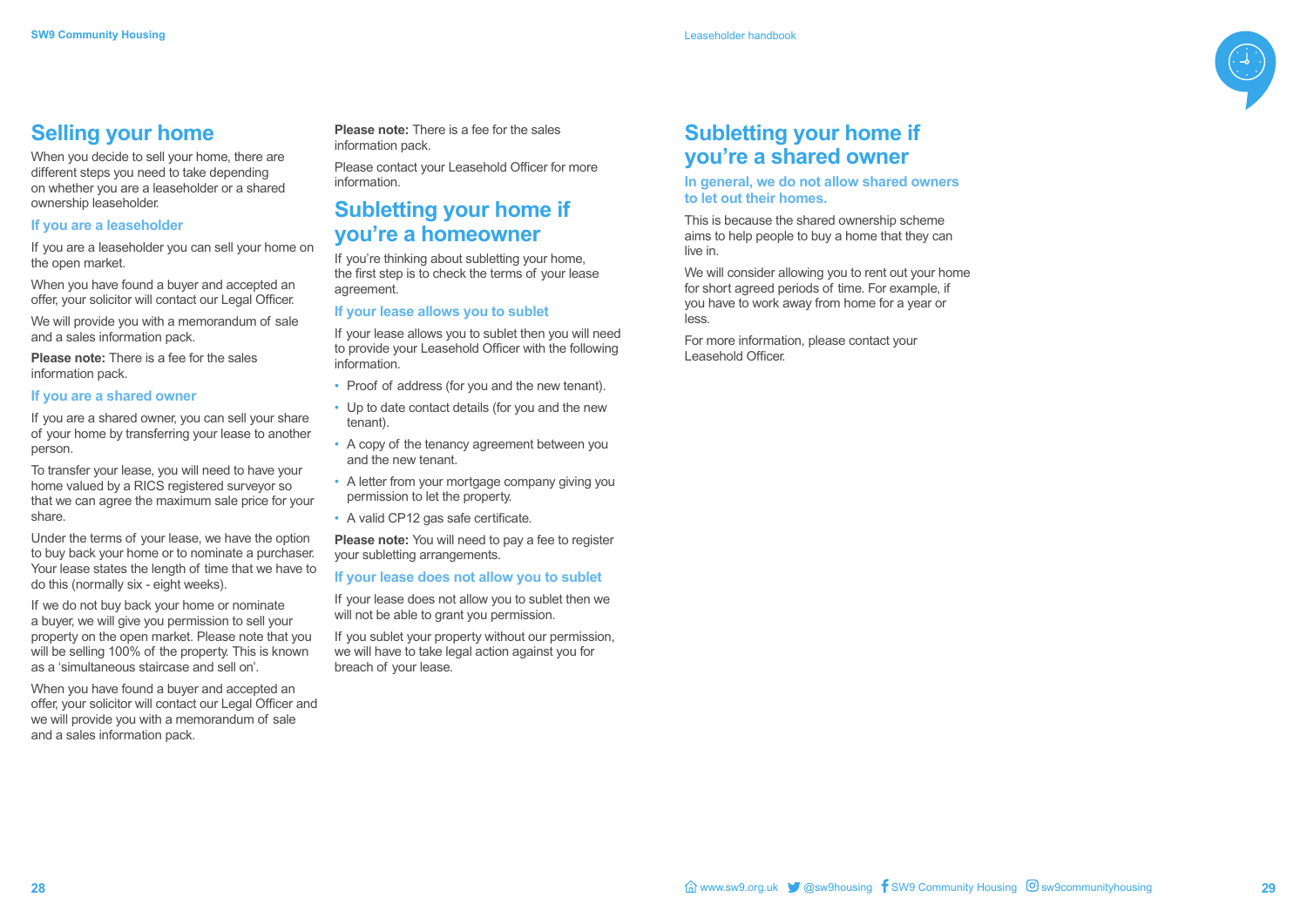# **Getting involved**



**SW9 Community Housing is a resident-led organisation. This means we encourage resident involvement at every level of the organisation.**

**Hearing from our residents about ways we can improve is important to us. We listen to the feedback we receive and use it to help shape our services. Many of our current improvement projects have been influenced by the feedback we receive from our residents.**

| My |  |
|----|--|
|    |  |

| What can you get involved in?         |    |
|---------------------------------------|----|
| How does getting involved benefit me? | 31 |
| How do you support my involvement?    | 31 |
| How to get involved                   | 31 |

## **What can you get involved in?**

**SW9's programme of involvement activity is called RISE and includes a variety of ways for residents to get involved and help us to improve our services.**

We encourage all household members to actively engage with us.

These range from one-off commitments to roles that can last over a year. However much time you are willing to give, we have a role that will suit you.

- Shape services.
- Effect change.
- Monitor performance.
- Be involved in the management of your home.
- Create community cohesion.
- Improve or learn new skills.
- Be proud of where you live.

We offer a variety of support for our residents who get involved with SW9 Community Housing and their community. Where relevant we can:

- Reimburse travel expenses.
- Reimburse childcare costs.
- Provide taxis for vulnerable residents.
- Offer thank you gift vouchers and other incentives.
- Offer training opportunities.

Opportunities include Board membership, the SW9 Improvement Panel, Leasehold Forum, Block Inspections, Consultation, Procurement, Resident Communications Group, Training & Development and Residents' Associations. We also have a number of activities tailored toward our younger and more elderly residents.

In addition, as part of the regeneration programme, SW9 now has two new spaces just for the benefit of the community:

- SW9 Learning Centre, 153 Stockwell Road, SW9 9FX.
- SW9 Resource Centre, 13 Benedict Road, SW9 0FS.

This is an exciting time for us as we can run activities and events to bring residents together. A full list of what we have going on can be found on our website.

## **How does getting involved benefit me?**

By getting involved you can:

## **How do you support my involvement?**

Our Community Engagement and Communications Manager is available to support you and answer questions.

## **How to get involved**

If you are interested in any of our involvement opportunities, please contact us by:

- Telephone: **0207 326 3700**
- Email: **getinvolved@sw9.org.uk**
- Online: at **www.sw9.org.uk** using the 'Contact us' page

You can also view our Menu of Involvement at **www.sw9.org.uk** on the 'Get involved' page.